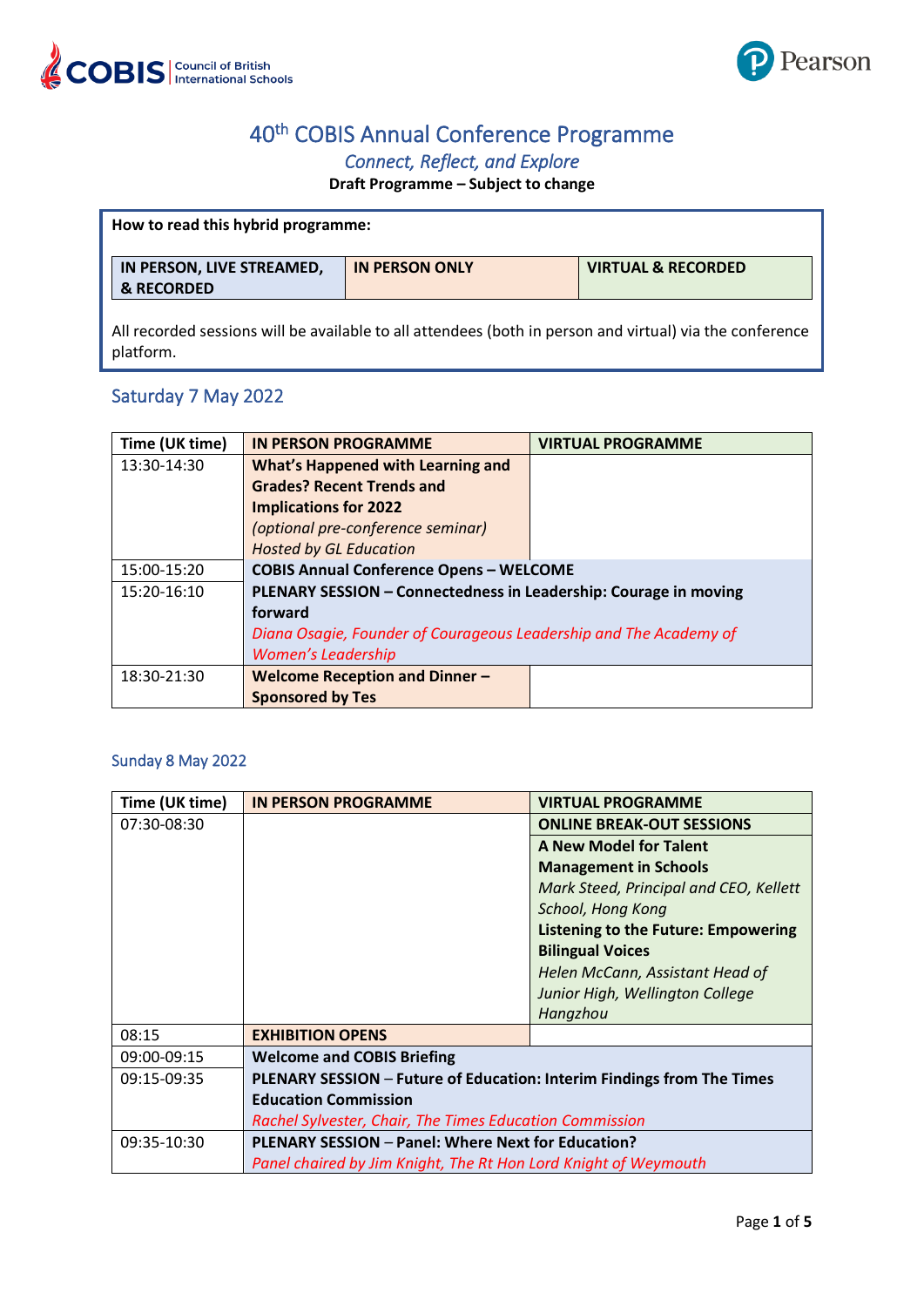

| 09:35-10:10 | <b>Exhibitor and Supporting Associate</b>                                   |                                             |
|-------------|-----------------------------------------------------------------------------|---------------------------------------------|
|             | <b>Workshop-The International School</b>                                    |                                             |
|             | <b>Market Data that Matters</b>                                             |                                             |
|             | Kim Lynch, Business Development                                             |                                             |
|             | Manager, ISC Research                                                       |                                             |
| 10:30-11:05 | <b>Exhibition and Break</b>                                                 |                                             |
|             | <b>Informal meet-up: New School</b>                                         |                                             |
|             | Members, New Heads, and First-Time                                          |                                             |
|             | <b>Conference Attendees from schools</b>                                    |                                             |
|             | are invited to an informal meet-up                                          |                                             |
|             | with members of the COBIS Board                                             |                                             |
| 11:05-12:10 | <b>MORNING BREAK OUT SESSIONS</b>                                           |                                             |
|             | Being 10% Braver: Harnessing the Potential of Women in International        |                                             |
|             | Education Liz Free, Vivienne Porritt OBE, Keziah Featherstone, Parmjeet     |                                             |
|             | Plummer, #WomenED Global Strategic Leads                                    |                                             |
|             | Reinventing Strategic Planning for Schools Ewan McIntosh, CEO, NoTosh       |                                             |
|             | The Future of Assessment and Qualifications: Bridges and Ladders, not Rigid |                                             |
|             | Tracks Hayley White, Director of Assessment, Pearson Schools Qualifications |                                             |
|             | <b>Combating Perceptions of Elitism</b>                                     | <b>Educational Excellence: The</b>          |
|             | through Community Integration                                               | <b>Importance of School Culture</b>         |
|             | Jonathan Warner, Headmaster, British                                        | Dr Ahmed Hussain, Chief Education           |
|             | <b>School of Ulaanbaatar</b>                                                | Officer, AISL Harrow International          |
|             | <b>How to Create a Coaching Culture in</b>                                  | Connect, Reflect, and Explore -             |
|             | your School Nicholas McKie, Director                                        | <b>Three School Case Studies:</b>           |
|             | and Associate Professor, Persyou Ltd;                                       | <b>Enhancing Student Achievement</b>        |
|             | <b>Learning Talk: Exploring Five Steps to</b>                               | through Deep Learning Dr Kehinde            |
|             | <b>Create a Coaching Culture to Support</b>                                 | Nwani, Founder/CEO, Meadow Hall             |
|             | <b>Professional Growth in your School</b>                                   | School; Reflections on the Impacts of       |
|             | Kai Vacher, Principal, British School                                       | <b>COVID-19 on SEND Pupils in</b>           |
|             | <b>Muscat and British School Salalah</b>                                    | <b>International Schools Sarah Sener,</b>   |
|             |                                                                             | <b>Student Support Coordinator, The</b>     |
|             |                                                                             | British Embassy School Ankara; A            |
|             |                                                                             | Whole School Culture of Care Dan            |
|             |                                                                             | <b>Batson, Deputy Head Teacher</b>          |
|             |                                                                             | Curriculum, British School of               |
|             |                                                                             | <b>Bucharest</b>                            |
|             | <b>Digital Tools to Drive School</b>                                        | <b>Building a Bulletproof Careers &amp;</b> |
|             | <b>Enrolment, Engagement and</b>                                            | <b>Higher Education Programme at your</b>   |
|             | <b>Retention</b>                                                            | <b>School</b>                               |
|             | <b>Max Eisl, Director of Sales</b>                                          | Greg Brown, Area Manager for the            |
|             | <b>International, Finalsite</b>                                             | Middle East and Nick Weir, Head of          |
|             |                                                                             | International School Partnerships,          |
|             |                                                                             | Unifrog; Ross Marshall, Year 12             |
|             |                                                                             | Leader, British School Muscat               |
| 12:10-13:10 | <b>LUNCH WITH EXHIBITORS</b>                                                | <b>VIRTUAL PRODUCT SHOWCASES</b>            |
| 13:10-13:45 | PLENARY SESSION - Climate Change: the Science, Impacts and Urgency          |                                             |
|             | Professor Martin Siegert, Co-Director, The Grantham Institute for Climate   |                                             |
|             | Change, Imperial College London                                             |                                             |
| 13:45-14:15 | PLENARY SESSION - If, Despite, Regardless, Because: Conditionality and the  |                                             |
|             | <b>Transinclusive School</b>                                                |                                             |
|             | Matthew Savage, International Education Consultant, Savage Education        |                                             |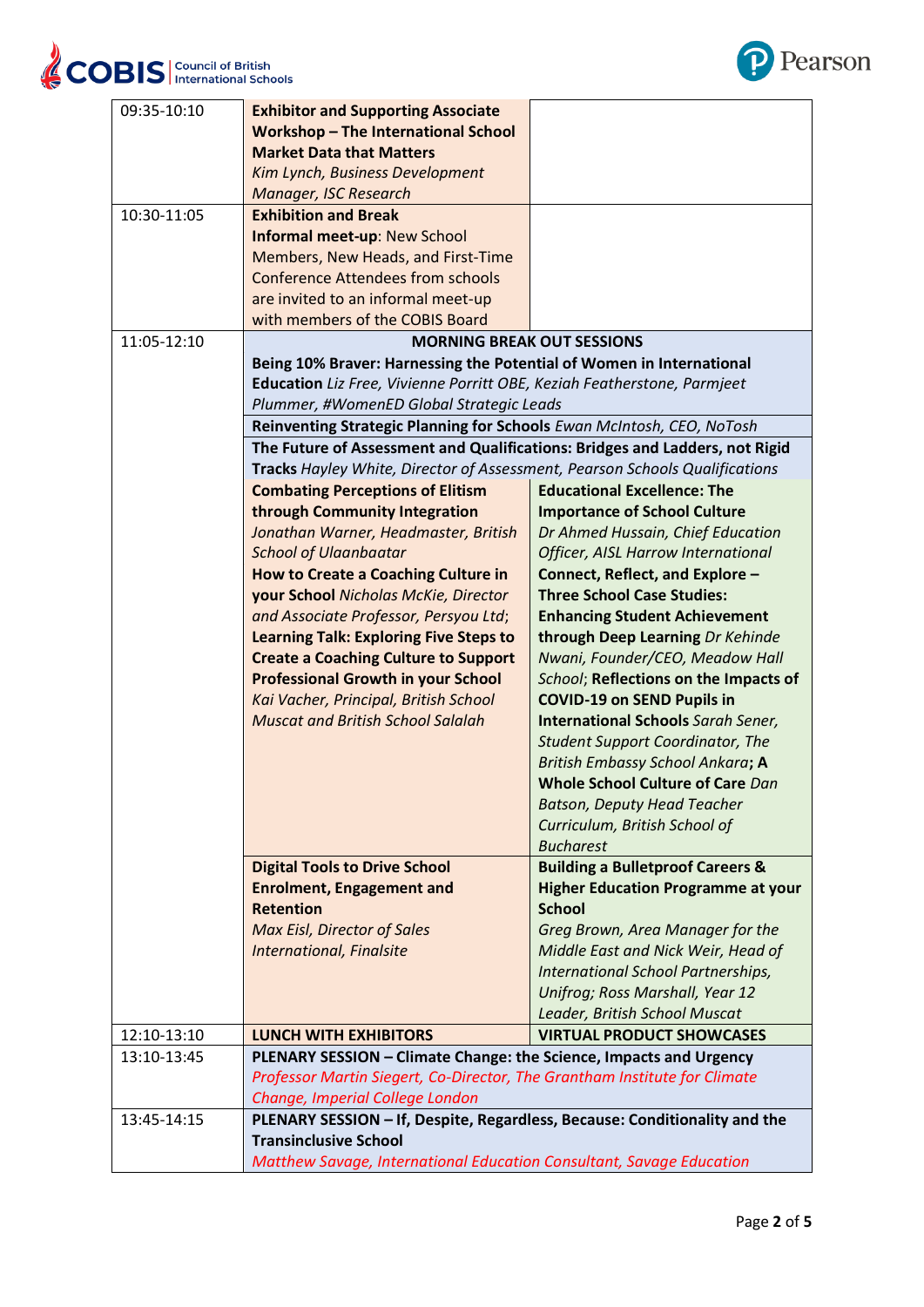

| 13:15-14:00 | <b>ConnectED for Exhibitors and</b>                                           |                                           |  |
|-------------|-------------------------------------------------------------------------------|-------------------------------------------|--|
| 14:20-15:20 | <b>Supporting Associates</b><br><b>AFTERNOON BREAK OUT SESSIONS</b>           |                                           |  |
|             |                                                                               |                                           |  |
|             | <b>Contextual Safeguarding Mapping</b>                                        |                                           |  |
|             | Emily Konstantas, CEO, The Safeguarding Alliance                              |                                           |  |
|             | Grow, Perform, Succeed - Redefining Staff Development Jan Steel, Principal -  |                                           |  |
|             | Outcomes and Standards, and Joanne Standring, Deputy Head Teacher -           |                                           |  |
|             | Learning & Teaching, Gems Wellington International School; Developing         |                                           |  |
|             | <b>Inspirational Middle Leaders to Promote Continuous School Improvement</b>  |                                           |  |
|             | David Tongue, Principal/CEO, St George's British International School, Rome   |                                           |  |
|             | <b>Climate Change Education: Food for Thought</b>                             |                                           |  |
|             | Verity Jones, Associate Professor, University of the West of England, Bristol |                                           |  |
|             | "Sometimes You're Robert Duvall"                                              | <b>Community Wellbeing is Central to</b>  |  |
|             | and Other Aphorisms for Leadership                                            | School Life, not a Bolt-On Extra:         |  |
|             | Faciliated by Patrick Horne, Principal,                                       | <b>Innovative Approaches to Wellbeing</b> |  |
|             | The British International School Abu                                          | in COBIS Schools. Panel of COBIS          |  |
|             | Dhabi                                                                         | schools chaired by Gary Minnitt,          |  |
|             |                                                                               | <b>Director of Accreditation, COBIS</b>   |  |
|             | <b>ConnectED - Supporting Transition to</b>                                   | <b>Student Showcase Debate: This</b>      |  |
|             | <b>Higher Education</b>                                                       | House believes that summative             |  |
|             |                                                                               | assessment is more beneficial than        |  |
|             |                                                                               | formative assessment for student          |  |
|             |                                                                               | learning. Finalists from the COBIS        |  |
|             |                                                                               | Virtual Debate Competition in             |  |
|             |                                                                               | association with Debate Mate; English     |  |
|             |                                                                               | International College, Marbella;          |  |
|             |                                                                               | <b>GEMS Wellington International</b>      |  |
|             |                                                                               | School, Dubai                             |  |
|             |                                                                               | The Impact of Covid-19: Reflections       |  |
|             |                                                                               | and Aspects of the School Experience      |  |
|             |                                                                               | Alison Rodrigues, Head of Cambridge       |  |
|             |                                                                               | <b>International Research Hub</b>         |  |
| 15:20-15:50 | <b>EXHIBITION AND BREAK</b>                                                   |                                           |  |
| 15:50-16:50 | <b>PLENARY SESSION - Panel: Future of Assessment</b>                          |                                           |  |
|             | Panel chaired by Priya Lakhani OBE, Founder CEO, CENTURY Tech                 |                                           |  |
| 16:50-17:00 | <b>Student Showcase: Virtual Music Competition Winners</b>                    |                                           |  |
| 17:00-17:10 | Round-Up, Thank You and Close                                                 |                                           |  |
| 17:10-18:00 | <b>Wine Reception with Exhibitors</b>                                         |                                           |  |

### Monday 9 May 2022

| Time (UK time) | <b>IN PERSON PROGRAMME</b> | <b>VIRTUAL PROGRAMME</b>                    |
|----------------|----------------------------|---------------------------------------------|
| 07:30-08:30    |                            | <b>ONLINE BREAK OUT SESSIONS</b>            |
|                |                            | 'Connecting to Increase Reflection          |
|                |                            | and Explore Best-Practice'. A               |
|                |                            | <b>Relationship-Based Approach to</b>       |
|                |                            | <b>Team Improvement</b>                     |
|                |                            | Cam Maunder, Head of Junior School,         |
|                |                            | Rong Qiao Sedbergh School                   |
|                |                            | <b>Inclusive Leadership: How to Benefit</b> |
|                |                            | from all the Voices                         |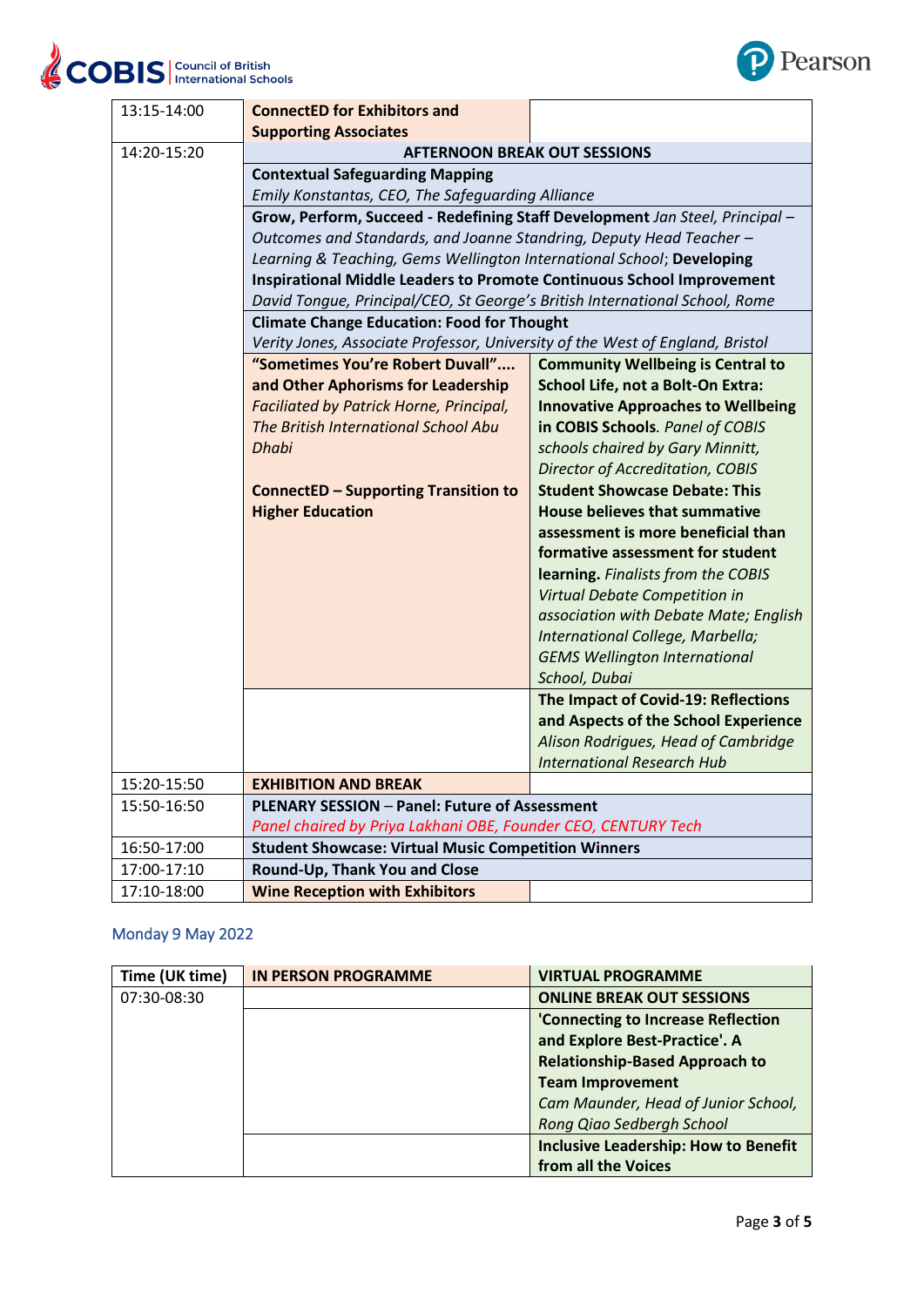

|             |                                                                               | Naima Charlier, Director of Teaching                                       |  |  |
|-------------|-------------------------------------------------------------------------------|----------------------------------------------------------------------------|--|--|
|             |                                                                               | and Learning, Nord Anglia                                                  |  |  |
|             |                                                                               | International School Hong Kong and                                         |  |  |
|             |                                                                               | Kate Erricker, Assistant Director of                                       |  |  |
|             |                                                                               | Curriculum, Nord Anglia Education                                          |  |  |
| 08:15       | <b>EXHIBITION OPENS</b>                                                       |                                                                            |  |  |
| 09:00-09:40 | WELCOME AND PLENARY SESSION - COBIS Research and Strategic Updates            |                                                                            |  |  |
| 09:40-10:15 | PLENARY SESSION - Leadership With A Bang                                      |                                                                            |  |  |
|             | Katharine Birbalsingh CBE, Headmistress and co-founder, Michaela Community    |                                                                            |  |  |
|             | <b>School and Chair, Social Mobility Commission</b>                           |                                                                            |  |  |
| 09:25-10:00 | <b>Exhibitor and Supporting Associate</b>                                     |                                                                            |  |  |
|             | <b>Workshop - International Export</b>                                        |                                                                            |  |  |
|             | <b>Update</b>                                                                 |                                                                            |  |  |
|             | Vipul Bhargava, International Schools,                                        |                                                                            |  |  |
|             | <b>Early Years and Education Technology</b>                                   |                                                                            |  |  |
|             | Specialist, Department for                                                    |                                                                            |  |  |
|             | <b>International Trade</b>                                                    |                                                                            |  |  |
| 10:20-10:55 | <b>EXHIBITION AND BREAK</b>                                                   | <b>VIRTUAL ROUNDTABLE - Student</b>                                        |  |  |
|             | Informal meet-up: An informal meet-                                           | Wellbeing                                                                  |  |  |
|             | up with members of the COBIS                                                  |                                                                            |  |  |
|             | Accreditation team (for schools that                                          |                                                                            |  |  |
|             | have been through, are working                                                |                                                                            |  |  |
|             | towards, or are considering Patron's                                          |                                                                            |  |  |
|             | Accreditation, Peer Accreditors, and                                          |                                                                            |  |  |
|             |                                                                               |                                                                            |  |  |
|             | Lead Improvement Partners).                                                   |                                                                            |  |  |
| 11:00-12:10 | <b>MORNING BREAK OUT SESSIONS</b>                                             |                                                                            |  |  |
|             | Has There Ever Been a Better Time to Review How and What you Assess?          |                                                                            |  |  |
|             | Rachel Rogers, International Manager and Bernadetta Brzyska, Head of          |                                                                            |  |  |
|             |                                                                               | Research, GL Education; Stuart Kime, Co-founder & Director, Evidence Based |  |  |
|             |                                                                               |                                                                            |  |  |
|             | Education                                                                     |                                                                            |  |  |
|             | Upwards and Onwards: Working Effectively with your Board Keith Clark, Head    |                                                                            |  |  |
|             | of International Appointments and Chris Edwards, Senior Advisor, RSAcademics  |                                                                            |  |  |
|             | Building a Resilient, Adaptable Community Brian Cooklin, Managing Director,   |                                                                            |  |  |
|             | Nord Anglia Education, India; Three Enduring Lessons about Learning From      |                                                                            |  |  |
|             | the Pandemic Daniel Cowan, Head of Site, The British School of Rio de Janeiro |                                                                            |  |  |
|             | <b>CARE   Coaching: Connecting,</b>                                           | How to Set up an Effective Early Help                                      |  |  |
|             | <b>Affirming, Reflecting, Exploring</b>                                       | <b>Service in International Schools</b>                                    |  |  |
|             | Dr David Porritt, Director, Karen Ardley                                      | Nina Hartley, Child Protection & Safer                                     |  |  |
|             | <b>Associates and Principal, Budapest</b>                                     | Recruitment Advisor and Peter Lynch,                                       |  |  |
|             | <b>British International School.</b>                                          | Head of Wellbeing & DSL, Rugby                                             |  |  |
|             |                                                                               | <b>School Thailand</b>                                                     |  |  |
|             | <b>Keeping Children Safe Online</b>                                           | <b>Creating the Cultural Conditions for</b>                                |  |  |
|             | James Lloyd, Deputy Headteacher and                                           | <b>Belonging in your School</b>                                            |  |  |
|             | Heath Monk, CEO, The British School in                                        | Hannah Wilson and Angie Browne,                                            |  |  |
|             | <b>The Netherlands</b>                                                        | <b>Diverse Educators</b>                                                   |  |  |
|             | <b>Current Issues in University</b>                                           | <b>How Can Teacher Training Meet the</b>                                   |  |  |
|             | <b>Admissions</b>                                                             | <b>Needs of Post-Pandemic Education?</b>                                   |  |  |
|             | Panel chaired by David Hawkins,                                               | Panel chaired by Dan Worth, Tes                                            |  |  |
|             | Director/Founder, The University Guys                                         | international editor                                                       |  |  |